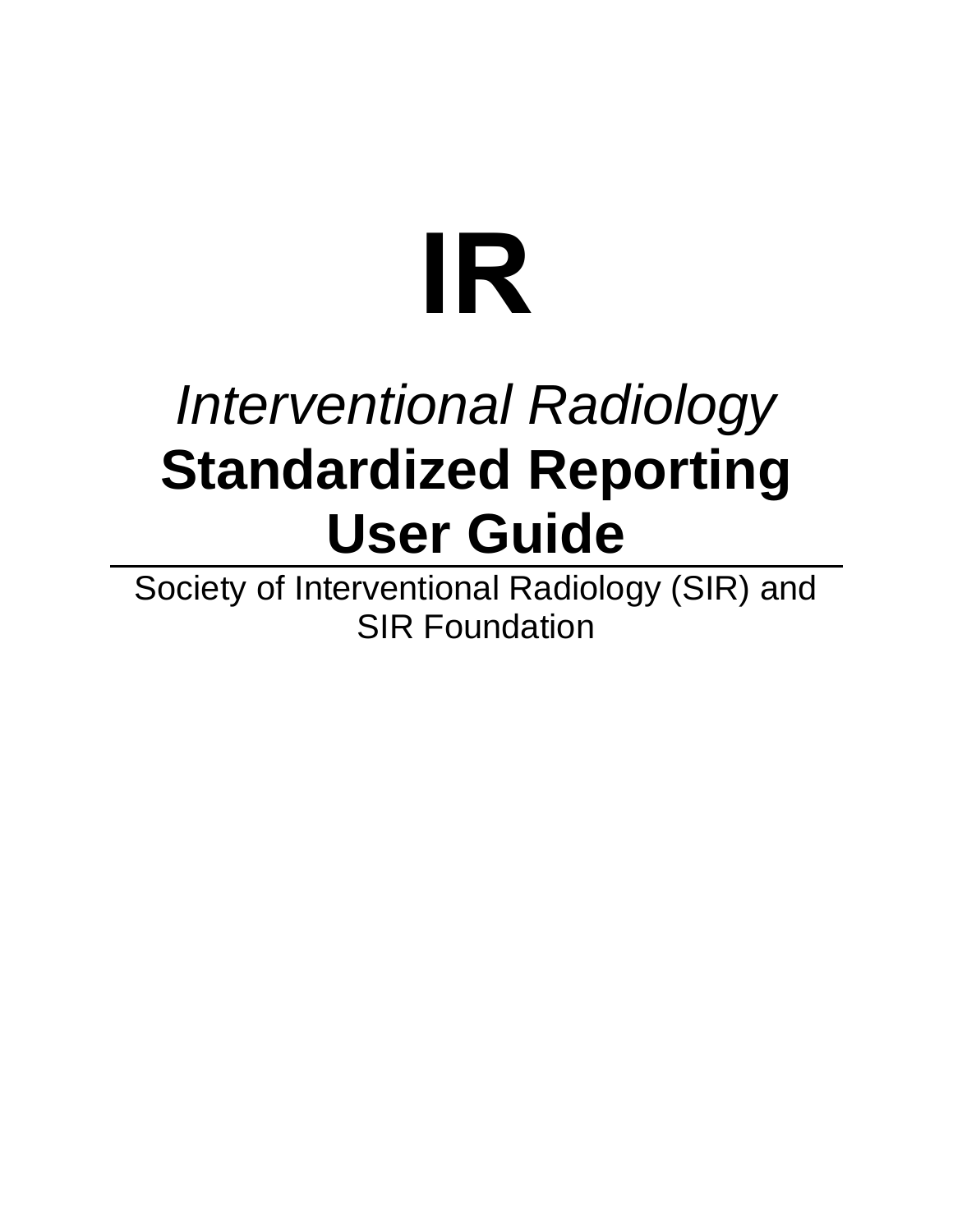| <b>SIR VIRTEX Registry</b>                                              | 3              |
|-------------------------------------------------------------------------|----------------|
| <b>Standardized Reporting Structure and Nomenclature</b>                | 3              |
| <b>Updates for Version 3.1</b>                                          | 3              |
| <b>Things You Can Do</b>                                                | 3              |
| <b>Things You Cannot Do</b>                                             | $\overline{a}$ |
| <b>Feedback</b>                                                         | $\overline{4}$ |
| <b>Frequently Asked Questions</b>                                       | 4              |
| <b>Standardized Reporting Structure and Nomenclature Example Report</b> | 6              |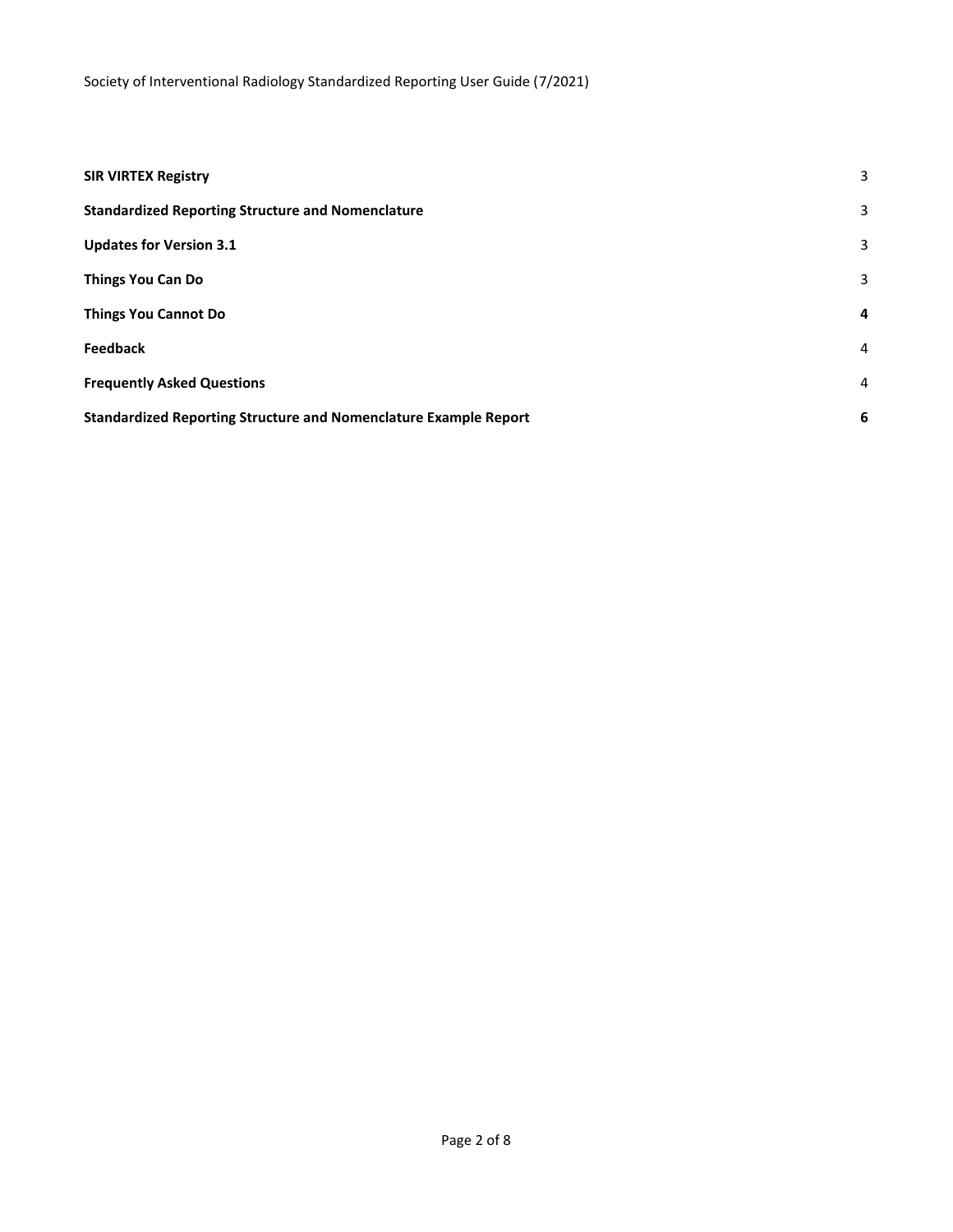#### <span id="page-2-0"></span>**SIR VIRTEX REGISTRY**

VIRTEX is the new IR data registry. With your participation, it will help drive quality patient care. The registry will extend beyond IR-patient engagement to standardize IR treatments and outcomes and advance evidence-based clinical practice guidelines. Contact information for signing up can be found [here.](https://www.sirweb.org/practice-resources/quality-improvement2/data-registry/enrollment/)

#### <span id="page-2-1"></span>**STANDARDIZED REPORTING STRUCTURE AND NOMENCLATURE**

The reports have been created in a modular format. Data elements are the words preceded by the colon character (e.g.: "Pre-procedure diagnosis:"). Data values are the options for the data element. Some information that is not critical for data collection has been placed in a free-text format (e.g.: narrative text).

#### <span id="page-2-2"></span>**UPDATES FOR VERSION 3.1**

- Unique device identifiers for all implanted devices should be imported electronically, separated by a comma. If this is not possible at your institution, then the product and lot numbers can be entered instead in the UDI data field.
- Coded letters appear in the registry event data fields, such that information in these fields cannot be directly seen by patients.

#### <span id="page-2-3"></span>**THINGS YOU CAN DO**

- Create different versions of templates as necessary (e.g.: *Lung* biopsy, *Liver* biopsy, and *Kidney* biopsy from a biopsy template).
- Modify procedure names, as necessary.
- Edit areas of narrative text.
- Set fields to default.
- Add or delete data values in picklists/dropdowns (but do not modify already present values using different names).
- Modify impressions or plans.
- Move the impression as needed based on hospital or practice requirements.
- Modify the language in the "Procedure Summary" section to optimize for local billers and coders.
- Modules:
	- Duplicate or delete modules.
	- Add or create modules. However, we recommend separate procedures performed in the same setting be reported separately.
	- Copy/paste data within modules (e.g., multiple vessel selections, angiography, biopsy sites, or multiple contrast types).
- Email the [SIR](mailto:ldonofrio@sirweb.org?subject=Questions%20regarding%20the%20SIR%20Standardized%20Reporting%20Templates) for questions not answered by the User Guide.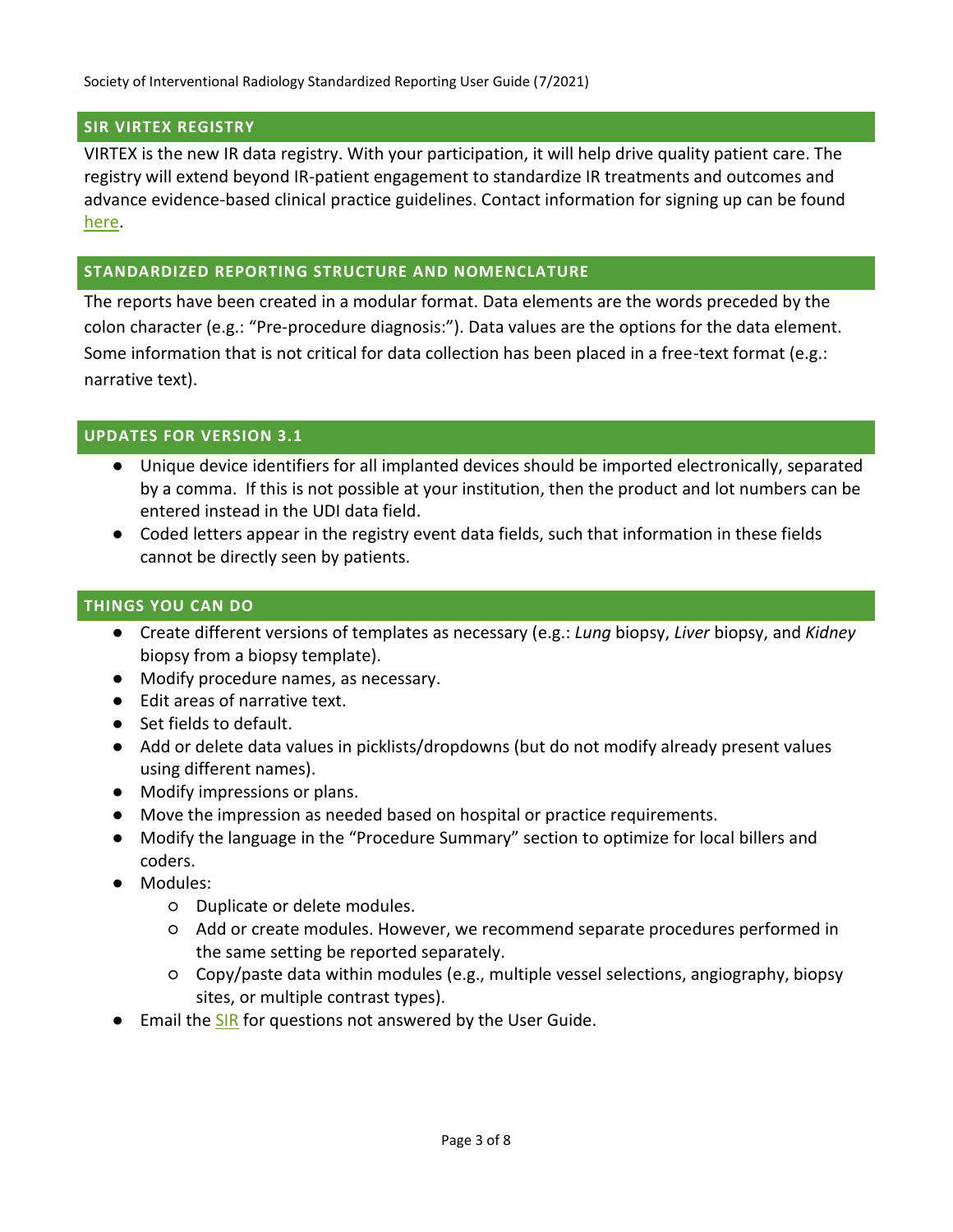Society of Interventional Radiology Standardized Reporting User Guide (7/2021)

#### <span id="page-3-0"></span>**THINGS YOU CANNOT DO**

- Modify existing data values in picklists/dropdowns.
- Modify MIPS measures.
- Remove MIPS measures.
- Change the text prior to a colon (data element).
- Change or delete the information in the "Additional Details" module. This section includes The Joint Commission requirements and information that maps to the reports in the registry.
- Combine two procedure templates into a single report.
- Delete signer name.
- Delete or change the report name at the bottom of the report. This is critical for data extraction/submission to the registry.

#### <span id="page-3-1"></span>**FEEDBACK**

● Please provide feedback regarding the standardized reports in the Standardized Reporting Subcommittee Community on [SIR Connect.](https://connect.sirweb.org/communities/community-home?CommunityKey=109ee9c7-3d77-4153-a96f-3db974c78c6a)

### <span id="page-3-2"></span>**FREQUENTLY ASKED QUESTIONS**

#### **Do standardized reports take longer to fill out than free-handed reports?**

Because the reports are templated, most users find them more efficient than free-handed reports once they are accustomed to them.

#### **How do the reports help with coding and billing?**

The reports were created with the help of experts in coding and billing. They are designed to contain the data elements and words to facilitate accurate coding.

## **How do the standardized reports help satisfy participation in the merit-based incentive payment system (MIPS)?**

The reports contain the Interventional Radiology MIPS measures and therefore can help groups satisfy these requirements.

#### **Can data such as radiation dose be imported electronically into the templates?**

Institutions can set up data elements like unique device identifiers and radiation dose to be imported electronically automatically into the reports. This imported information may come from electronic medical records, inventory managers, and imaging equipment.

#### **Can anyone use the standardized reports, including institutions outside of the United States?**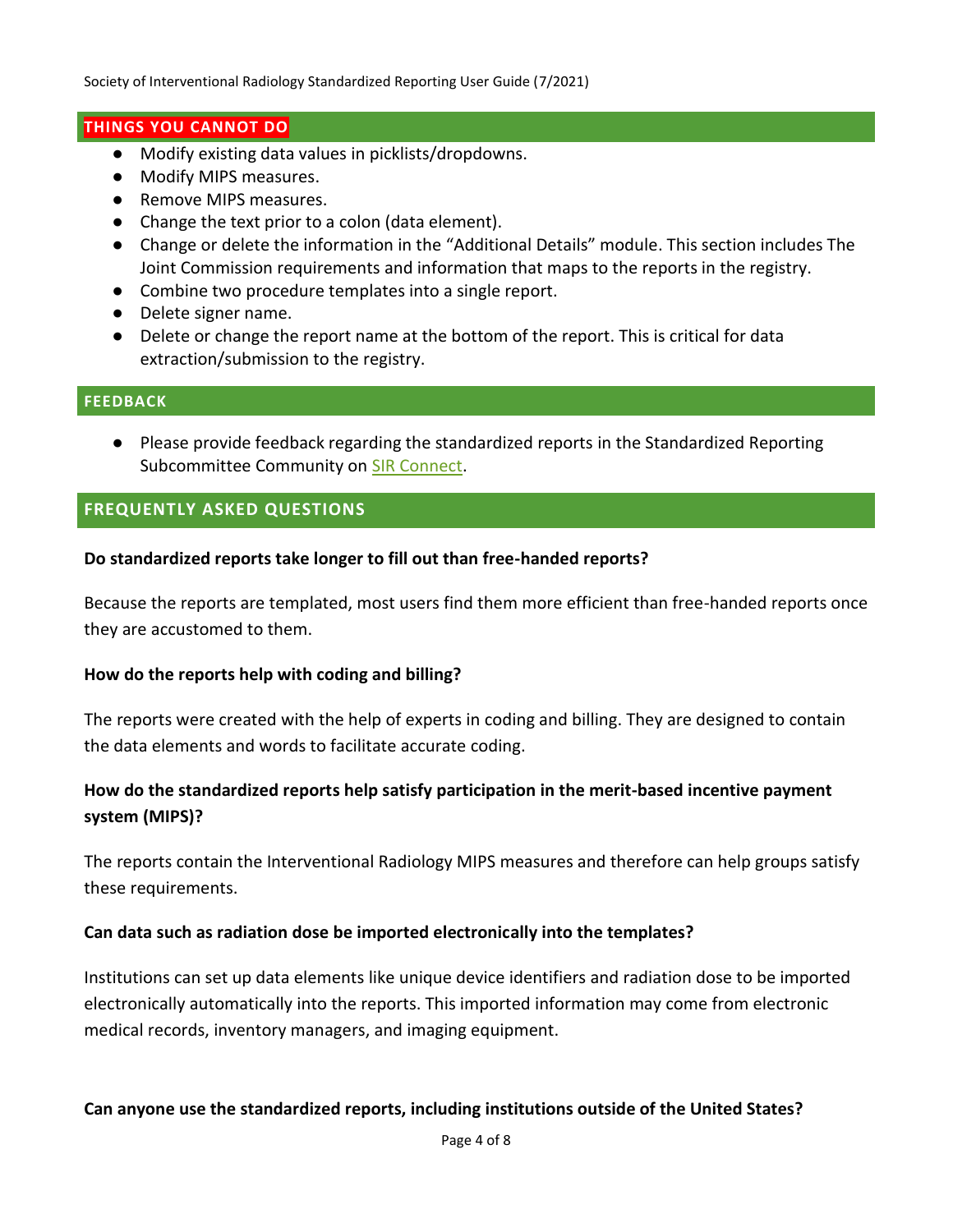Society of Interventional Radiology Standardized Reporting User Guide (7/2021)

The reports are available to use to anyone who is a member of the Society of Interventional Radiology.

#### **If I use the templates, can I make changes to them?**

Yes, these templates are meant to remain flexible for the user. Specific information on what should and should not be changed is included in the user guide.

#### **If I do not see a report for a procedure I perform, can a new standardized report be created?**

Definitely! The Standardized Reports Subcommittee currently meets on a bi-weekly basis. Reach out to us through [SIR Connect](https://connect.sirweb.org/communities/community-home?CommunityKey=109ee9c7-3d77-4153-a96f-3db974c78c6a) or send an email to [SIR.](mailto:ldonofrio@sirweb.org?subject=Questions%20regarding%20the%20SIR%20Standardized%20Reporting%20Templates) We will work with you to modify an existing report or create a new one.

#### **I do not want to keep filling in fields. Can I just default them?**

Absolutely! Default as many fields as you like.

#### **Do I have to use Nuance PowerScribe® in order to use the templates?**

The existing templates have been designed for PowerScribe®. We hope to have versions available for other vendors and Electronic Health Records in the future and are actively working with other vendors. If you are a reporting system or EHR/EMR interested in utilizing these templates, contact the [SIR](mailto:ldonofrio@sirweb.org?subject=Information%20regarding%20the%20SIR%20Standardized%20Reporting%20Templates) for further information.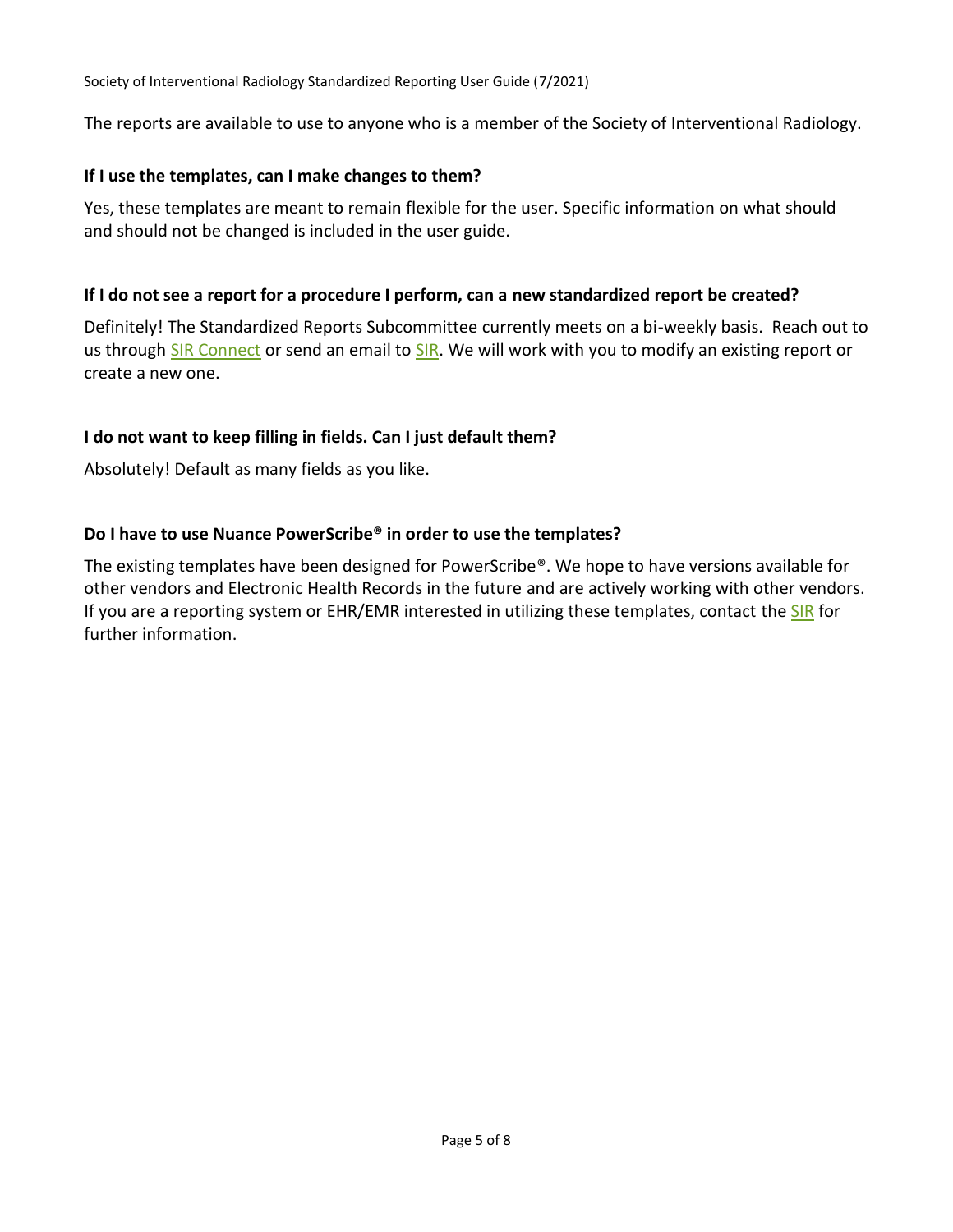# **STANDARDIZED REPORTING STRUCTURE AND NOMENCLATURE EXAMPLE REPORT**

Key:

Data Element highlighted in turquoise = TJC (The Joint Commission) Requirement<br>MIPS= Merit-based Incentive Payment System, part of the Quality Payment Program (QPP)

|                                                                                                                                                                                | <b>Executive Summary</b>                                                           |                                       |  |  |
|--------------------------------------------------------------------------------------------------------------------------------------------------------------------------------|------------------------------------------------------------------------------------|---------------------------------------|--|--|
| PROCEDURE: Peripherally Inserted Central Catheter (PICC) placement                                                                                                             |                                                                                    |                                       |  |  |
|                                                                                                                                                                                |                                                                                    |                                       |  |  |
| <b>Procedural Personnel</b>                                                                                                                                                    |                                                                                    |                                       |  |  |
| Attending physician(s): Attending Name<br>Fellow physician(s): Fellow                                                                                                          |                                                                                    |                                       |  |  |
| Resident physician(s): Resident                                                                                                                                                |                                                                                    |                                       |  |  |
| Advanced practice provider(s): APP                                                                                                                                             |                                                                                    |                                       |  |  |
|                                                                                                                                                                                |                                                                                    |                                       |  |  |
| Procedure Date (mm/dd/yyyy): Report Create Date                                                                                                                                |                                                                                    |                                       |  |  |
| Pre-procedure diagnosis: Diagnosis                                                                                                                                             |                                                                                    |                                       |  |  |
| Post-procedure diagnosis: Post Procedure                                                                                                                                       |                                                                                    |                                       |  |  |
| Indication: Indication:Chemo/TPN/Administration of blood products/Administration of                                                                                            |                                                                                    |                                       |  |  |
| intravenous medications/Intravenous fluid administration/Repeated blood                                                                                                        |                                                                                    |                                       |  |  |
| sampling/Other-<br>Additional clinical history: Additional history                                                                                                             |                                                                                    |                                       |  |  |
|                                                                                                                                                                                |                                                                                    |                                       |  |  |
| Complications: No immediate complications.                                                                                                                                     |                                                                                    |                                       |  |  |
| <b>IMPRESSION:</b>                                                                                                                                                             |                                                                                    |                                       |  |  |
|                                                                                                                                                                                |                                                                                    |                                       |  |  |
| Insertion of Venous side:right/left-sided PICC, with tip in the expected location of the                                                                                       |                                                                                    |                                       |  |  |
| Catheter tip location: subclavian vein/innominate vein/superior vena cava/cavoatrial<br>junction/right atrium/inferior vena cava/common iliac vein/external iliac vein/other-. |                                                                                    |                                       |  |  |
|                                                                                                                                                                                |                                                                                    |                                       |  |  |
| Plan:                                                                                                                                                                          |                                                                                    |                                       |  |  |
| The catheter may be used immediately.                                                                                                                                          |                                                                                    |                                       |  |  |
|                                                                                                                                                                                |                                                                                    |                                       |  |  |
| <b>PROCEDURE SUMMARY: 4</b>                                                                                                                                                    |                                                                                    | <b>PROCEDURE SUMMARY is meant for</b> |  |  |
| - Venous access with ultrasound guidance                                                                                                                                       |                                                                                    | coders to know the reportable         |  |  |
| - PICC insertion with fluoroscopic guidance                                                                                                                                    |                                                                                    | procedures performed                  |  |  |
|                                                                                                                                                                                | - Additional procedure(s): Additional procedures: Diagnostic venography/Diagnostic |                                       |  |  |
| venography and venoplasty/Other-/None                                                                                                                                          |                                                                                    |                                       |  |  |
|                                                                                                                                                                                |                                                                                    | Allows for reporting of               |  |  |
| <b>PROCEDURE DETAILS:</b>                                                                                                                                                      |                                                                                    | MIPS quality measures                 |  |  |
| Pre-procedure                                                                                                                                                                  |                                                                                    |                                       |  |  |
| Consent: Informed consent for the procedure including risks, benefits and alternatives                                                                                         |                                                                                    |                                       |  |  |
| was obtained and time-out was performed prior to the procedure.                                                                                                                |                                                                                    |                                       |  |  |
| Preparation (MIPS)) The site Prep:was/was not prepared and draped using all elements                                                                                           |                                                                                    |                                       |  |  |
| of maximal sterile barrier technique including sterile gloyes, sterile gown, cap, mask,                                                                                        |                                                                                    |                                       |  |  |
| large sterile sheet, sterile ultrasound probe cover, hand hygiene and cutaneous                                                                                                |                                                                                    |                                       |  |  |
| antisepsis with 2% chlorhexidine.                                                                                                                                              | Medical reason for site preparation exception (MIPS): Prep exception: Not          |                                       |  |  |
|                                                                                                                                                                                | applicable/Chlorhexidine allergy/Emergency access/No medical reason/Other-         |                                       |  |  |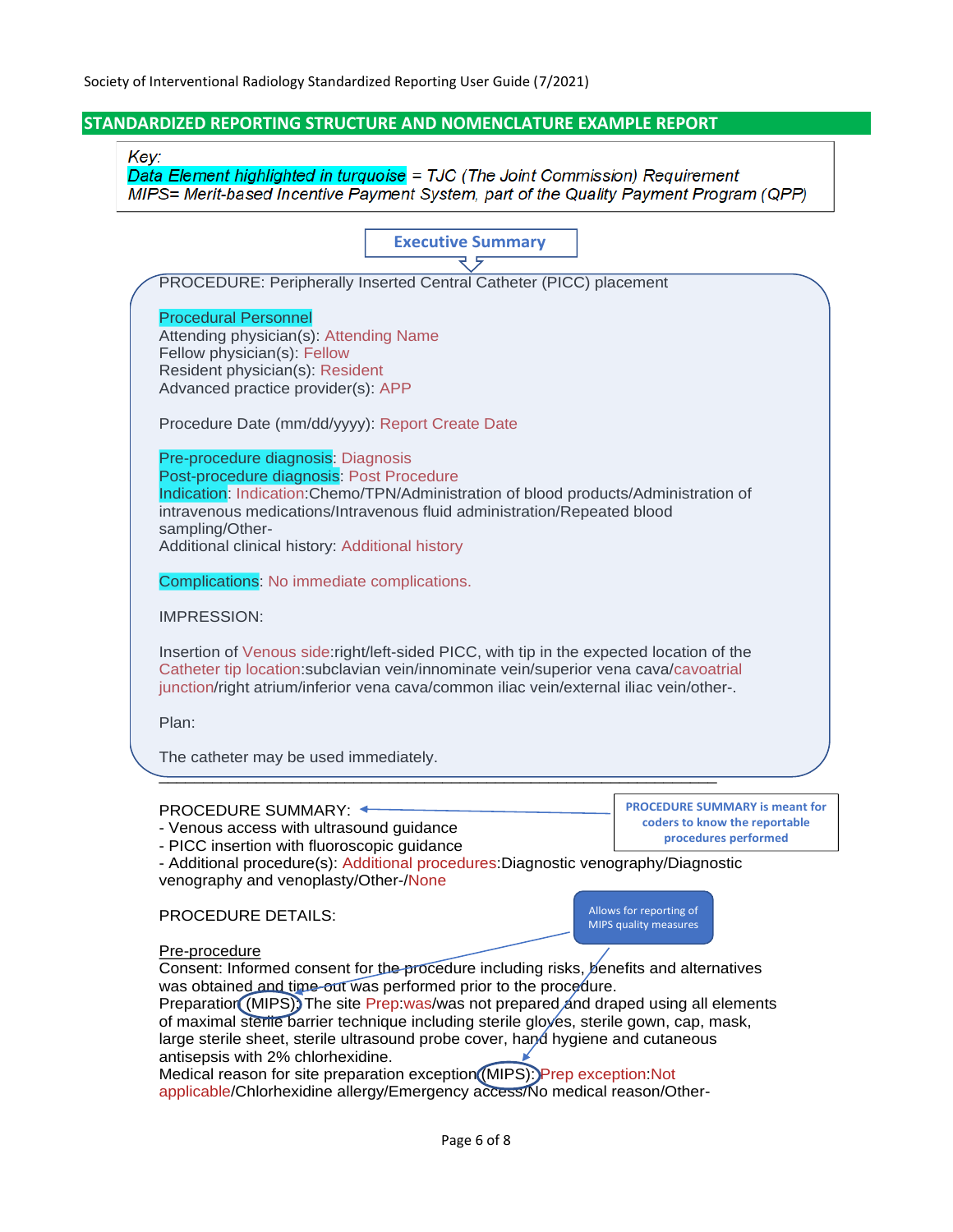